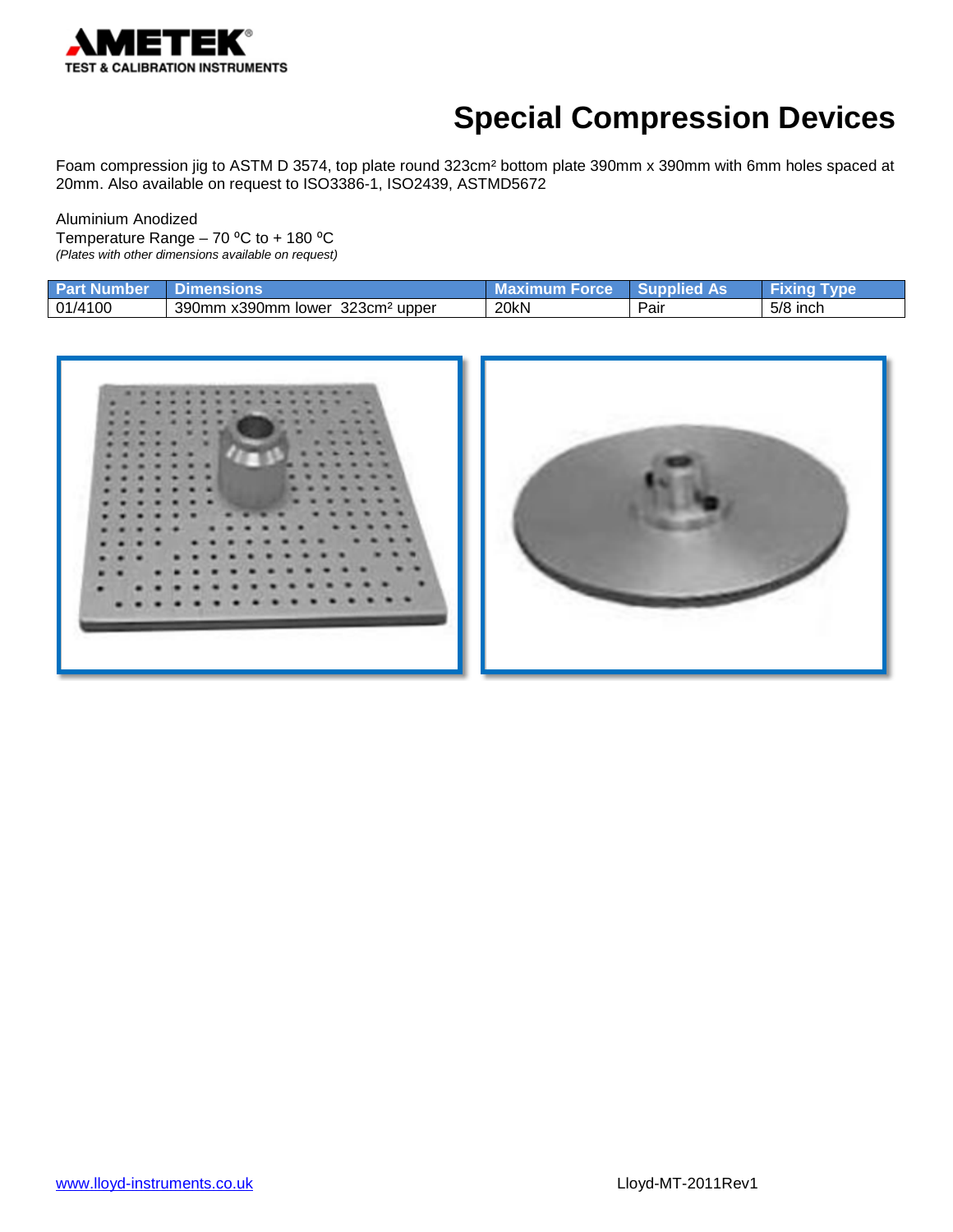

## **Special Compression Devices**

Ball compression fixtures are a range of hardened steel probes that are available with a tip radius in the range 1mm to 50mm, suitable for puncture and penetration tests. Thin film plastics, geotextile membranes, shrink wrap film and stretch wrap films.

May also be used in probing by penetration tests for foods, such as vegetables, fruits, bakery products, meats and fish

Specify the ball radii on order

Hardened Steel – 58 HRC Temperature Range  $-70$  °C to  $+180$  °C *(Other dimensions available on request)*

| <b>Part Number</b> | <b>∕Dimensions</b> | 7 Maximum Force∡ | <b>Supplied As</b> | Fixing Type |
|--------------------|--------------------|------------------|--------------------|-------------|
| 01/4103            | 1mm to 50mm radius | 10 <sub>kN</sub> | Single             | 5/8 inch    |

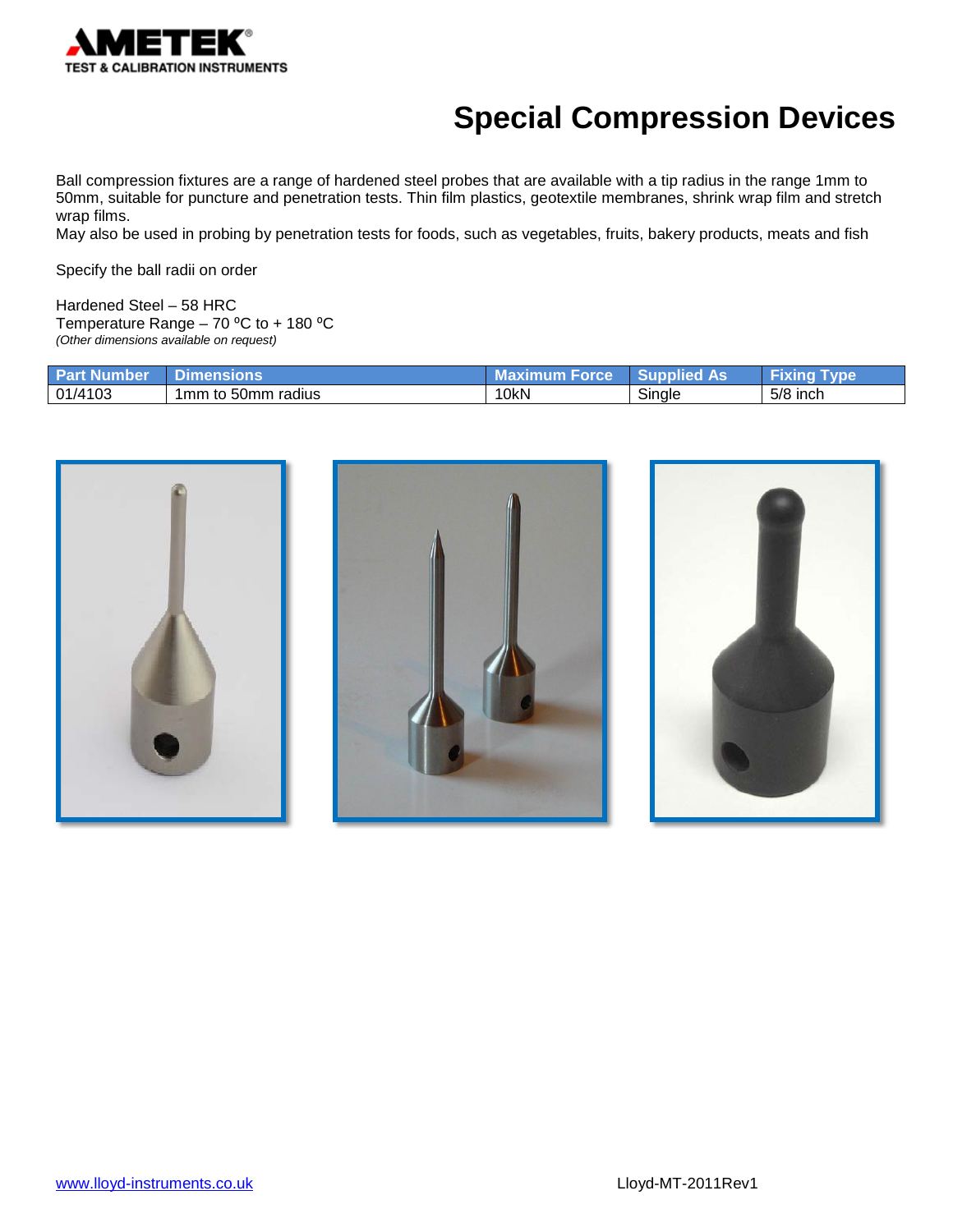

#### **Round Compression Plates**

Round compression plates used for general compression testing. Available in aluminium for the testing of soft samples such as cardboard, plastics, rubber, foams, lightweight springs, bottles and cartons.

Available in hardened steel for the testing of rubber, plastics, heavy duty springs, building products, composites, and ceramics.

*Aluminium Plates - Aluminium Anodized Temperature Range – 70 ⁰C to + 180 ⁰C (Plates with other dimensions available on request)*

| <b>Part Number</b> | Diameter Ø       | <b>Maximum Force</b> | <b>Weight</b> | <b>Fixing Type</b>  |
|--------------------|------------------|----------------------|---------------|---------------------|
| 01/4000            | 56mm             | 20kN                 | $0.1$ Kg      | 15.9mm (5/8 inch)   |
| 01/4001            | 96 <sub>mm</sub> | 20kN                 | $0.3$ Kg      | 15.9mm (5/8 inch)   |
| 01/4002            | 116mm            | 20kN                 | $0.4$ Kg      | 15.9mm (5/8 inch)   |
| 01/4003            | 156mm            | 20kN                 | $0.6$ Kg      | 15.9mm (5/8 inch)   |
| 01/4004            | 56mm             | 20kN                 | $0.12$ Kg     | 31.8mm (1 1/4 inch) |
| 01/4005            | 96 <sub>mm</sub> | 20kN                 | $0.32$ Kg     | 31.8mm (1 1/4 inch) |
| 01/4006            | 116mm            | 20kN                 | $0.42$ Kg     | 31.8mm (1 1/4 inch) |
| 01/4007            | 156mm            | 20kN                 | $0.62$ Kg     | 31.8mm (1 1/4 inch) |
| 01/4008            | 196mm            | 20kN                 | $1.2$ Kg      | 31.8mm (1 1/4 inch) |
| 01/4009            | 246mm            | 20kN                 | 1.5Kg         | 31.8mm (1 1/4 inch) |
| 01/4010            | 296mm            | 20kN                 | 3.3Kg         | 31.8mm (1 1/4 inch) |



Aluminium Compression Plate **Steel Compression Plate** Steel Compression Plate



*Steel Plates - Hardened steel 58 HRC, manganese phosphate treated Temperature range – 0*  $\mathrm{^oC}$  *to + 350*  $\mathrm{^oC}$  $Nickel$  plated –  $70 °C$  to + 350  $°C$ *(Plates with other dimensions available on request)*

| <b>Part Number</b> | Diameter Ø        | <b>Maximum Force</b> | Weight            | <b>Fixing Type</b>                    |
|--------------------|-------------------|----------------------|-------------------|---------------------------------------|
| 01/4011            | 56mm              | 20kN                 | $0.3$ Kg          | 15.9mm (5/8 inch)                     |
| 01/4012            | 96mm              | 20kN                 | 0.7Kg             | 15.9mm (5/8 inch)                     |
| 01/4013            | 116mm             | 20kN                 | 1.1 <sub>kg</sub> | 15.9mm (5/8 inch)                     |
| 01/4014            | 156mm             | 20kN                 | $1.6$ Kg          | 15.9mm (5/8 inch)                     |
| 01/4015            | 156 <sub>mm</sub> | 100kN                | $1.62$ Kg         | 31.8mm (1 1/4 inch)                   |
| 01/4016            | 196mm             | 100kN                | 4.0 <sub>g</sub>  | 31.8mm $(1 \frac{1}{4}$ inch)         |
| 01/4017            | 56mm              | 100kN                | $0.32$ Kg         | 31.8mm $(1 \frac{1}{4}$ inch)         |
| 01/4018            | 96mm              | 100kN                | $0.72$ Kg         | 31.8mm $(1 \frac{1}{4}$ inch)         |
| 01/4019            | <b>116mm</b>      | 100kN                | $1.12$ Kg         | 31.8mm $(1 \frac{1}{4}$ inch)         |
| 01/4022            | 246mm             | 100kN                | $4.4$ Kg          | 31.8mm $(1 \frac{1}{4}$ inch)         |
| 01/4023            | 296mm             | 100kN                | 9.0 <sub>g</sub>  | 31.8mm (1 1/4 inch)                   |
| 01/4024            | 346mm             | 100kN                | 12Kg              | 31.8mm $(1 \frac{1}{4} \text{ inch})$ |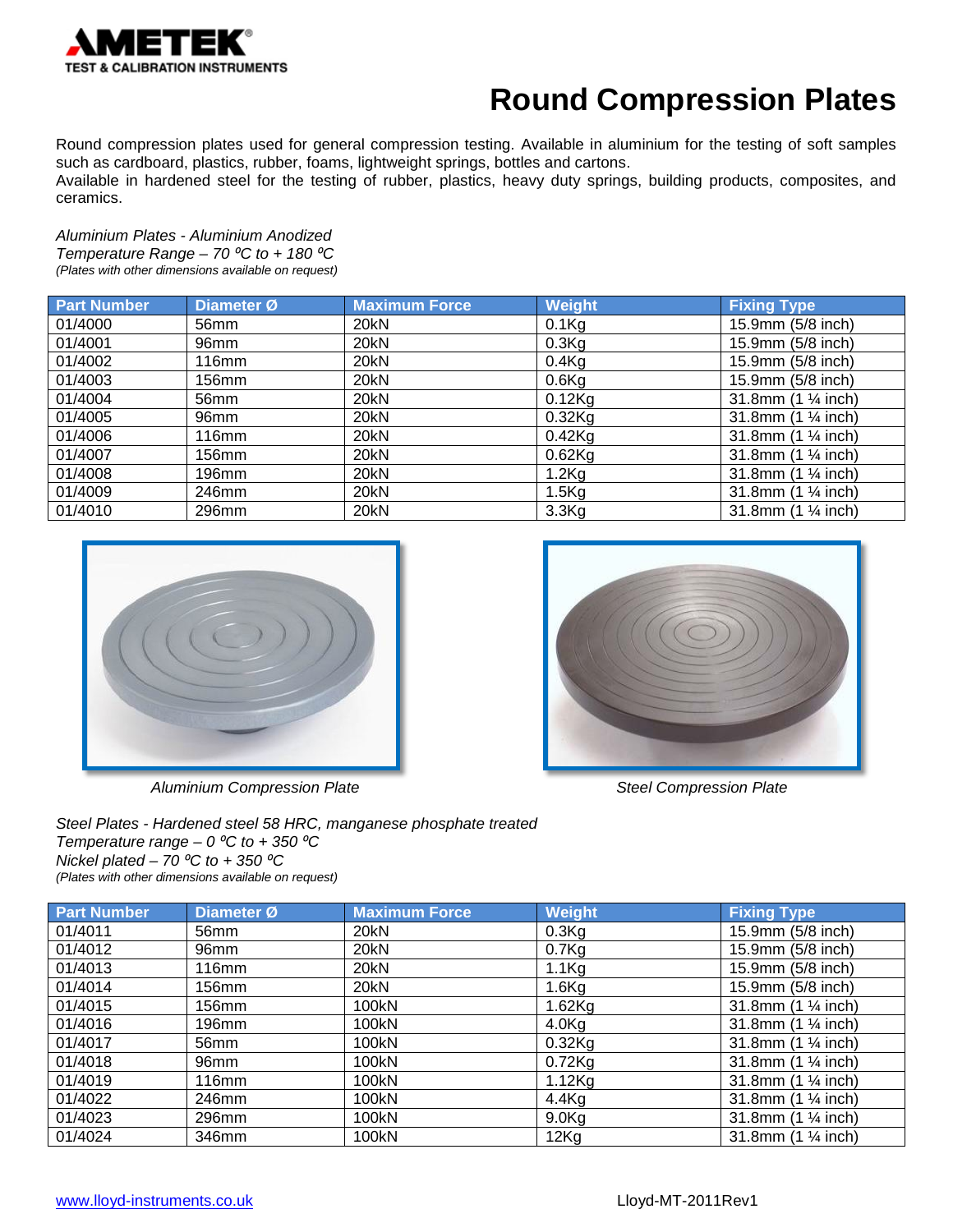

# **Self Aligning Compression Plates**

Self aligning compression plates, the device allows the compression plate to self align relative to the direct of applied force. The adaptor can also be locked in a fixed position if required

Hardened steel 58 HRC, phosphate coated Temperature Range 0 °C to + 280 °C Nickel plated Temperature Range – 70  $^{\circ}$ C to + 280  $^{\circ}$ C *(Plates with other dimensions available on request)*

| <b>Part Number</b> | <b>Dimensions</b> | <b>Maximum</b> | <b>Supplied As</b> | <b>Fixing Type</b>   | Weight            |
|--------------------|-------------------|----------------|--------------------|----------------------|-------------------|
|                    |                   | <b>Force</b>   |                    |                      |                   |
| 01/4091            | 56mm Ø            | 20kN           | Single             | $5/8$ inch           | 1.27Kg            |
| 01/4092            | 96 $mm$ Ø         | 20kN           | Single             | $5/8$ inch           | $1.4$ Kg          |
| 01/4093            | 116 $mm$ $Ø$      | 20kN           | Single             | $5/8$ inch           | 1.7 <sub>Kg</sub> |
| 01/4094            | 156mm Ø           | 20kN           | Single             | $5/8$ inch           | $2.7$ Kg          |
| 01/4095            | 56mm Ø            | 100kN          | Single             | 1 $\frac{1}{4}$ inch | $5.2$ Kg          |
| 01/3736            | 156mm Ø           | 100kN          | Single             | 1 $\frac{1}{4}$ inch | $5.1$ Kg          |
| 01/4097            | 196mm Ø           | 100kN          | Single             | 1 $\frac{1}{4}$ inch | $6.4$ Kg          |
| 01/4098            | 196mm x 196mm     | 100kN          | Single             | 1 $\frac{1}{4}$ inch | 7Kg               |





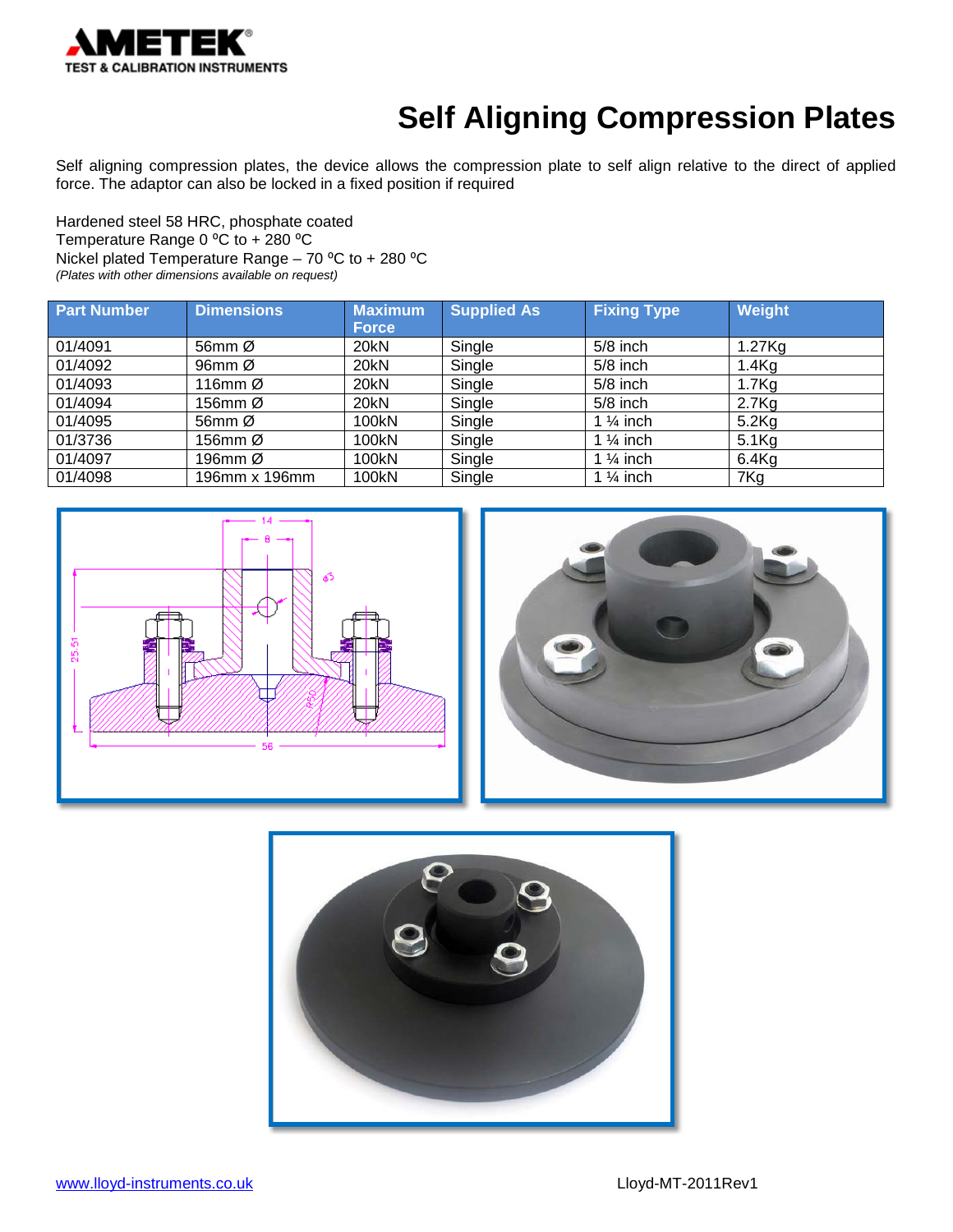

#### **Square and Rectangular Compression Plates with Holes**

Square and rectangular compression plates with through holes across the entire surface. Required when testing foam samples to allow air to escape the sample during testing, or damp / wet samples when used in conjunction with a drip tray ISO3386-1, ISO2439, ASTM D3574 and ASTM D5672 are applicable standards for these grips Plate holes are 6mm diameter equidistantly spaced at 20mm

Aluminium Plates - Aluminium Anodized Temperature Range  $0^{\circ}$ C to + 180  $^{\circ}$ C 6mm diameter holes 20mm spaced *(Plates with other dimensions available on request)*

| <b>Part Number</b> | <b>Dimensions</b> | <b>Maximum Force</b> | <b>Supplied As</b> | <b>Fixing Type</b>   |
|--------------------|-------------------|----------------------|--------------------|----------------------|
| 01/4067            | 120mm x 120mm     | 20kN                 | Single Plate       | $5/8$ inch           |
| 01/4068            | 150mm x 150mm     | 20kN                 | Single Plate       | $5/8$ inch           |
| 01/4069            | 200mm x 200mm     | 20kN                 | Single Plate       | $5/8$ inch           |
| 01/4070            | 150mm x 220mm     | 20kN                 | Single Plate       | $5/8$ inch           |
| 01/4071            | 400mm x 400mm     | 20kN                 | Single Plate       | $5/8$ inch           |
| 01/4072            | 120mm x 120mm     | 50kN                 | Single Plate       | 1 $\frac{1}{4}$ inch |
| 01/4073            | 150mm x 150mm     | 50kN                 | Single Plate       | 1 $\frac{1}{4}$ inch |
| 01/4074            | 200mm x 200mm     | 50kN                 | Single Plate       | 1 $\frac{1}{4}$ inch |
| 01/4075            | 150mm x 220mm     | 50kN                 | Single Plate       | 1 $\frac{1}{4}$ inch |
| 01/4076            | 400mm x 400mm     | 50kN                 | Single Plate       | 1 $\frac{1}{4}$ inch |



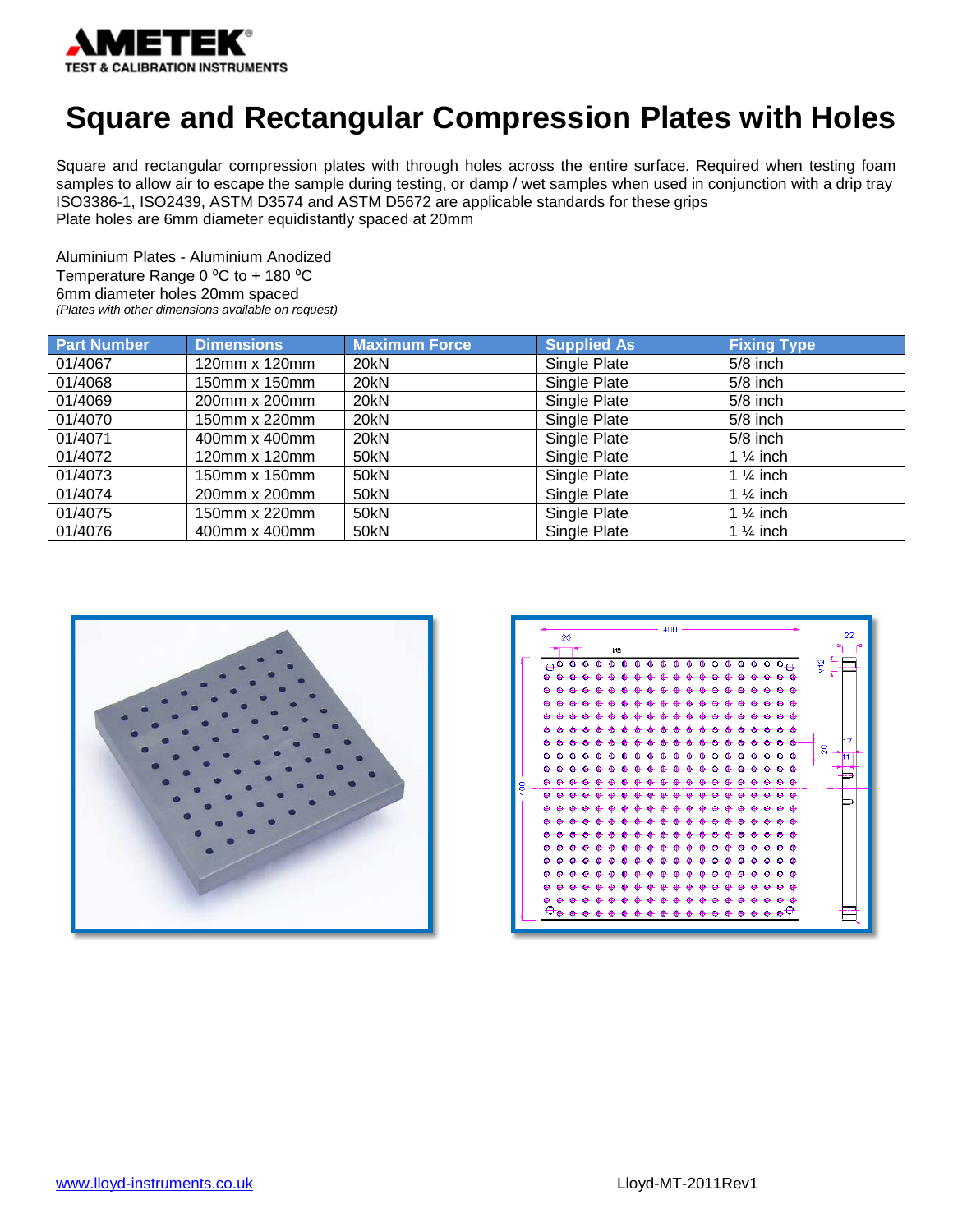

## **Square and Rectangular Compression Plates**

Square and rectangular compression plates used for general compression testing.

Available in aluminium for the testing of soft samples such as cardboard, plastics, rubber, foams, lightweight springs, bottles and cartons.

Available in hardened steel for the testing of rubber, plastics, heavy duty springs, building products, composites, and ceramics.

Aluminium Plates - Aluminium Anodized

Temperature Range  $-70$  °C to  $+180$  °C

*(Plates with other dimensions available on request)*

| <b>Part Number</b> | <b>Dimensions</b> | <b>Maximum Force</b> | <b>Supplied As</b> | <b>Fixing Type</b>    | Weight               |
|--------------------|-------------------|----------------------|--------------------|-----------------------|----------------------|
| 01/4025            | 50mm x 50mm       | 20kN                 | Pair of Plates     | 5/8 inch              | $0.2$ Kg             |
| 01/4026            | 100mm x 100mm     | 20kN                 | Pair of Plates     | 5/8 inch              | $0.52$ Kg            |
| 01/4027            | 120mm x 180mm     | 20 <sub>kN</sub>     | Pair of Plates     | $5/8$ inch            | 1.14Kg               |
| 01/4028            | 125mm x 250mm     | 20kN                 | Pair of Plates     | $5/8$ inch            | $1.73$ Kg            |
| 01/4029            | 150mm x 150mm     | 20kN                 | Pair of Plates     | 5/8 inch              | 1.23Kg               |
| 01/4030            | 150mm x 300mm     | 20kN                 | Pair of Plates     | 5/8 inch              | 2.35Kg               |
| 01/4031            | 200mm x 200mm     | 20kN                 | Pair of Plates     | 5/8 inch              | 2.10Kg               |
| 01/4032            | 250mm x 250mm     | 20kN                 | Pair of Plates     | 5/8 inch              | 3.40Kg               |
| 01/4033            | 300mm x 300mm     | 20kN                 | Pair of Plates     | 5/8 inch              | 4.35Kg               |
| 01/4034            | 350mm x 350mm     | 20kN                 | Pair of Plates     | 5/8 inch              | 6.60Kg               |
| 01/4035            | 400mm x 400mm     | 20 <sub>kN</sub>     | Pair of Plates     | $5/8$ inch            | 8.70Kg               |
| 01/4036            | 500mm x 500mm     | 20kN                 | Pair of Plates     | 5/8 inch              | 10.80Kg              |
| 01/4037            | 400mm x 600mm     | 20kN                 | Pair of Plates     | 5/8 inch              | 10Kg                 |
| 01/4038            | 50mm x 50mm       | 20kN                 | Pair of Plates     | 1 $\frac{1}{4}$ inch  | $0.22$ Kg            |
| 01/4039            | 100mm x 100mm     | 20kN                 | Pair of Plates     | 1 $\frac{1}{4}$ inch  | $0.54$ Kg            |
| 01/4040            | 120mm x 180mm     | 20kN                 | Pair of Plates     | $\overline{1}$ % inch | $\overline{1.16}$ Kg |
| 01/4041            | 125mm x 250mm     | 20kN                 | Pair of Plates     | 1 $\frac{1}{4}$ inch  | 1.75Kg               |
| 01/4042            | 150mm x 150mm     | 20kN                 | Pair of Plates     | 1 $\frac{1}{4}$ inch  | 1.25Kg               |
| 01/4043            | 150mm x 300mm     | 20kN                 | Pair of Plates     | 1 $\frac{1}{4}$ inch  | 2.37Kg               |
| 01/4044            | 200mm x 200mm     | 20kN                 | Pair of Plates     | 1 $\frac{1}{4}$ inch  | 2.12Kg               |
| 01/4045            | 250mm x 250mm     | 20kN                 | Pair of Plates     | 1 $\frac{1}{4}$ inch  | $3.44$ Kg            |
| 01/4046            | 300mm x 300mm     | 20kN                 | Pair of Plates     | 1 $\frac{1}{4}$ inch  | 4.37Kg               |
| 01/4047            | 350mm x 350mm     | 20kN                 | Pair of Plates     | 1 $\frac{1}{4}$ inch  | 6.62Kg               |
| 01/4048            | 400mm x 400mm     | 20kN                 | Pair of Plates     | 1 $\frac{1}{4}$ inch  | 8.72Kg               |
| 01/4049            | 500mm x 500mm     | 20kN                 | Pair of Plates     | 1 $\frac{1}{4}$ inch  | 10.82Kg              |
| 01/4050            | 400mm x 600mm     | 20kN                 | Pair of Plates     | 1 $\frac{1}{4}$ inch  | 10.2Kg               |



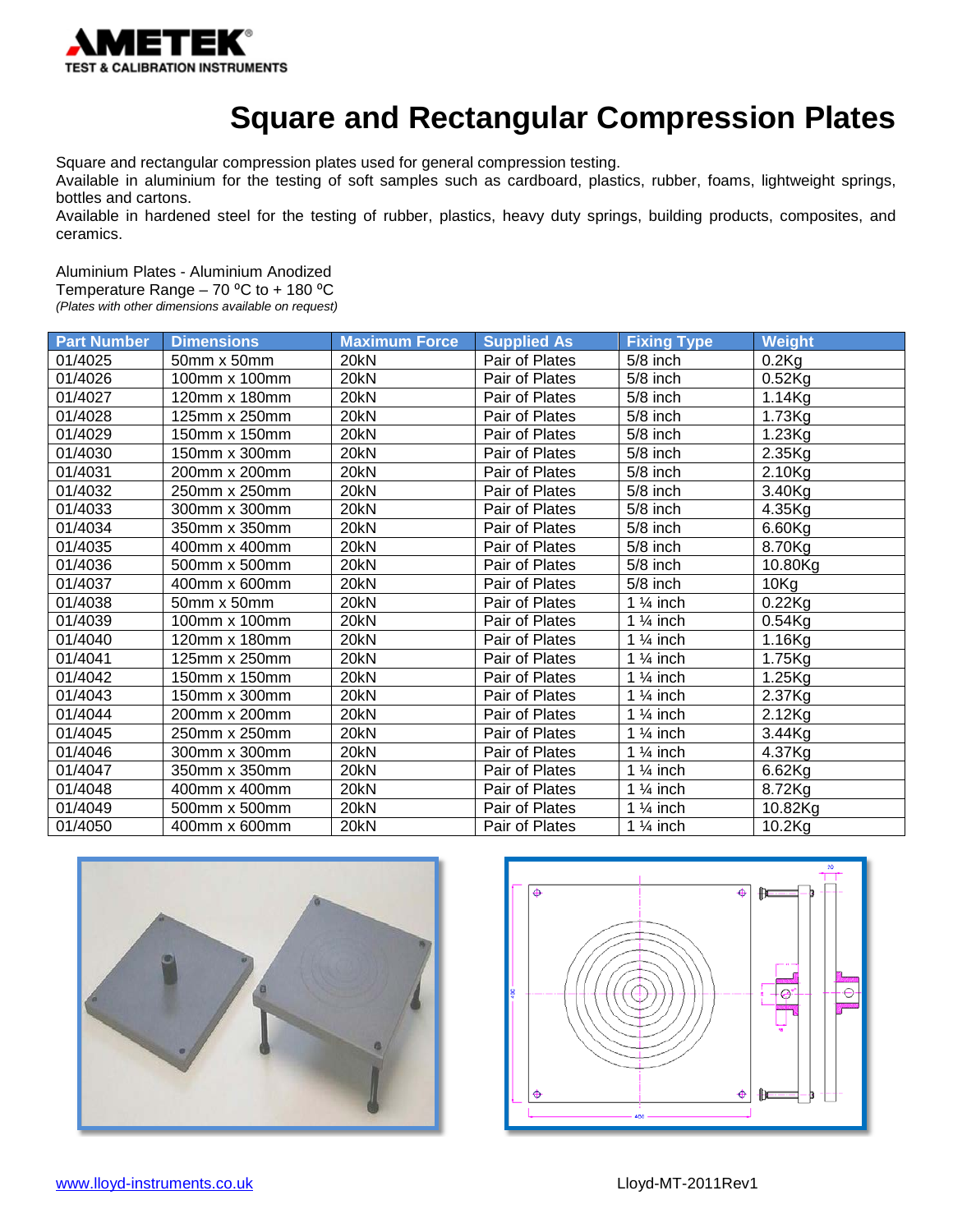

#### **Square and Rectangular Compression Plates**

Steel Plates - Hardened steel 58 HRC Temperature range  $-0$  °C to  $+350$  °C Nickel plated – 70 ⁰C to + 350 ⁰C *(on request) (Plates with other dimensions available on request)*

| <b>Part Number</b> | <b>Dimensions</b> | <b>Maximum Force</b> | <b>Supplied As</b> | <b>Fixing Type</b>   | Weight    |
|--------------------|-------------------|----------------------|--------------------|----------------------|-----------|
| 01/4051            | 100mm x 100mm     | 20kN                 | Single Plate       | $5/8$ inch           | $1.54$ Kg |
| 01/4052            | 196mm x 196mm     | 20kN                 | Single Plate       | $5/8$ inch           | $6.6$ Kg  |
| 01/4053            | 246mm x 246mm     | 20kN                 | Single Plate       | $5/8$ inch           | 10.4Kg    |
| 01/4054            | 296mm x 296mm     | 20kN                 | Single Plate       | $5/8$ inch           | 13.6Kg    |
| 01/4055            | 396mm x 396mm     | 20kN                 | Single Plate       | $5/8$ inch           | 33.0Kg    |
| 01/4056            | 396mm x 496mm     | 20kN                 | Single Plate       | $5/8$ inch           | 37.0Kg    |
| 01/4057            | 496mm x 496mm     | 20kN                 | Single Plate       | $5/8$ inch           | 43.0Kg    |
| 01/4058            | 396mm x 596mm     | 20kN                 | Single Plate       | $5/8$ inch           | 46.0Kg    |
| 01/4059            | 100mm x 100mm     | 100kN                | Single Plate       | 1 $\frac{1}{4}$ inch | $1.64$ Kg |
| 01/4060            | 196mm x 196mm     | 100kN                | Single Plate       | 1 $\frac{1}{4}$ inch | 6.7Kg     |
| 01/4061            | 246mm x 246mm     | 100kN                | Single Plate       | 1 $\frac{1}{4}$ inch | 10.6Kg    |
| 01/4062            | 296mm x 296mm     | 100kN                | Single Plate       | 1 $\frac{1}{4}$ inch | 13.8Kg    |
| 01/4063            | 396mm x 396mm     | 100kN                | Single Plate       | 1 $\frac{1}{4}$ inch | 33.8Kg    |
| 01/4064            | 396mm x 496mm     | 100kN                | Single Plate       | 1 $\frac{1}{4}$ inch | 37.8Kg    |
| 01/4065            | 496mm x 496mm     | 100kN                | Single Plate       | 1 $\frac{1}{4}$ inch | 43.8Kg    |
| 01/4066            | 396mm x 596mm     | 100kN                | Single Plate       | 1 $\frac{1}{4}$ inch | 46.8Kg    |